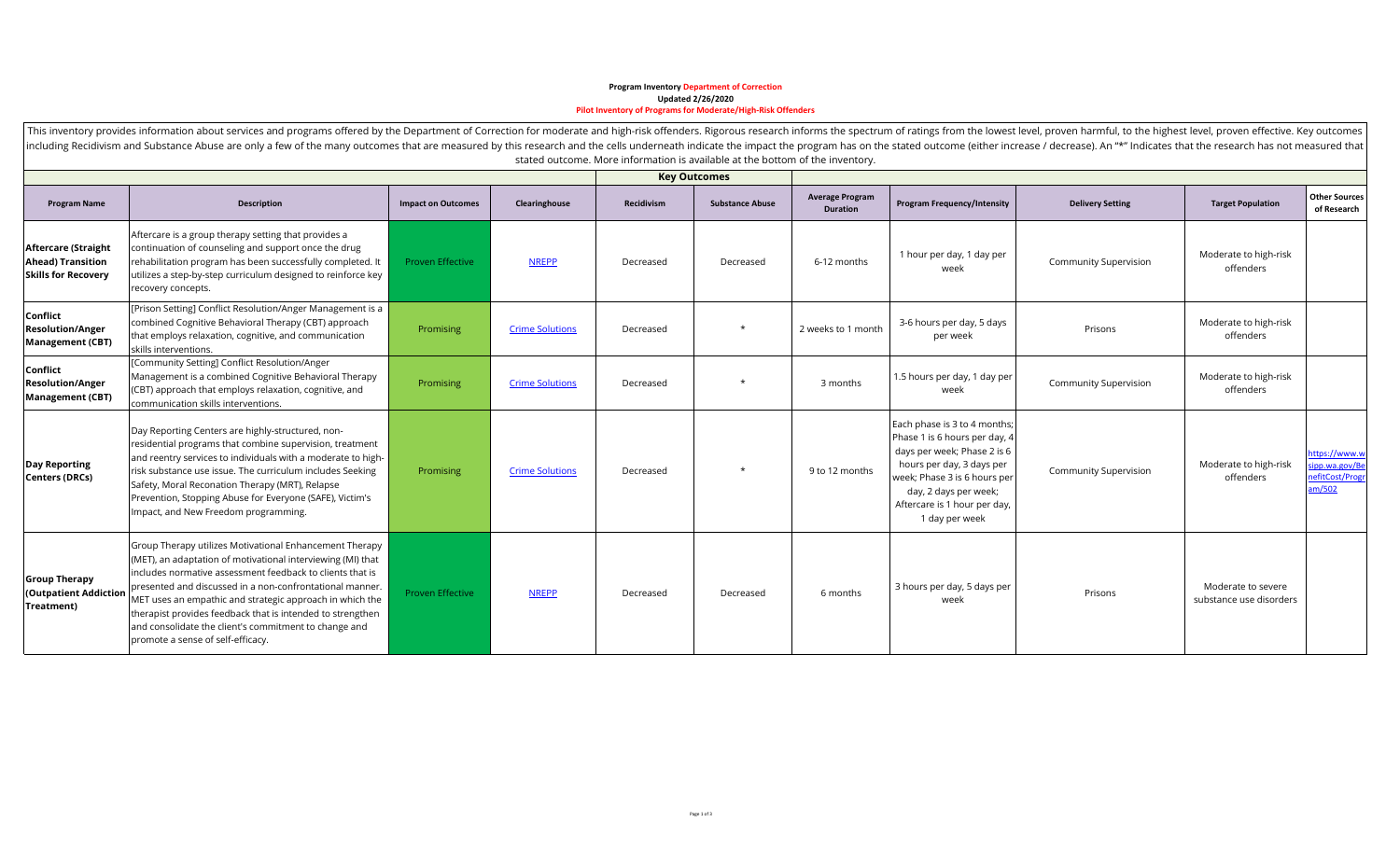## **Program Inventory Department of Correction Updated 2/26/2020 Pilot Inventory of Programs for Moderate/High-Risk Offenders**

| including Recidivism and Substance Abuse are only a few of the many outcomes that are measured by this research and the cells underneath indicate the impact the program has on the stated outcome (either increase / decrease<br>stated outcome. More information is available at the bottom of the inventory. |                                                                                                                                                                                                                                                                                                                                                                                                                                                           |                           |                        |                     |                        |                                           |                                           |                                                          |                                    |                                     |
|-----------------------------------------------------------------------------------------------------------------------------------------------------------------------------------------------------------------------------------------------------------------------------------------------------------------|-----------------------------------------------------------------------------------------------------------------------------------------------------------------------------------------------------------------------------------------------------------------------------------------------------------------------------------------------------------------------------------------------------------------------------------------------------------|---------------------------|------------------------|---------------------|------------------------|-------------------------------------------|-------------------------------------------|----------------------------------------------------------|------------------------------------|-------------------------------------|
|                                                                                                                                                                                                                                                                                                                 |                                                                                                                                                                                                                                                                                                                                                                                                                                                           |                           |                        | <b>Key Outcomes</b> |                        |                                           |                                           |                                                          |                                    |                                     |
| <b>Program Name</b>                                                                                                                                                                                                                                                                                             | Description                                                                                                                                                                                                                                                                                                                                                                                                                                               | <b>Impact on Outcomes</b> | Clearinghouse          | Recidivism          | <b>Substance Abuse</b> | <b>Average Program</b><br><b>Duration</b> | <b>Program Frequency/Intensity</b>        | <b>Delivery Setting</b>                                  | <b>Target Population</b>           | <b>Other Sources</b><br>of Research |
| <b>Moral Reconation</b><br>Therapy (MRT)                                                                                                                                                                                                                                                                        | Moral Reconation Therapy (MRT) is a cognitive behavioral<br>therapy system that leads to enhanced moral reasoning,<br>better decision-making, and more appropriate behavior.                                                                                                                                                                                                                                                                              | Promising                 | <b>NREPP</b>           | Decreased           | $\star$                | 8 months                                  | 1-1.5 hours per day, 1-2<br>days per week | <b>Community Supervision</b>                             | Moderate to high-risk<br>offenders |                                     |
| <b>Motivational</b><br><b>Interviewing/Stages</b><br>of Change                                                                                                                                                                                                                                                  | Motivational Interviewing (MI) is a goal-directed, client-<br>centered counseling style for eliciting behavioral change by<br>helping clients to explore and resolve ambivalence.                                                                                                                                                                                                                                                                         | <b>Proven Effective</b>   | <b>NREPP</b>           | Decreased           | Decreased              | 9-12 months                               | 6 hours per day, 5 days per<br>week       | Moderate to severe<br>Prisons<br>substance use disorders |                                    |                                     |
| New Freedom -<br><b>Cognitive Behavioral</b><br>(CBIP)                                                                                                                                                                                                                                                          | [Prison Setting] A Cognitive Behavioral Intervention<br>Program (CBIP) curriculum composed of Conflict<br>Resolution/Anger Management, Risk Factors, and<br>Recidivism/Relapse Prevention. For females, additional<br>Intervention Program   components may include: Abuse Victimization, Trauma, and<br>Relationships. CBIP is a common type of psychotherapy<br>designed to change the way that offenders respond to<br>stress in their environment.    | Promising                 | <b>Crime Solutions</b> | Decreased           | $\star$                | 3 months                                  | 3-6 hours per day, 5 days<br>per week     | Prisons                                                  | Moderate to high-risk<br>offenders |                                     |
| New Freedom -<br><b>Cognitive Behavioral</b><br>(CBIP)                                                                                                                                                                                                                                                          | [Community Setting] A Cognitive Behavioral Intervention<br>Program (CBIP) curriculum composed of Conflict<br>Resolution/Anger Management, Risk Factors, and<br>Recidivism/Relapse Prevention. For females, additional<br>Intervention Program   components may include: Abuse Victimization, Trauma, and<br>Relationships. CBIP is a common type of psychotherapy<br>designed to change the way that offenders respond to<br>stress in their environment. | Promising                 | <b>Crime Solutions</b> | Decreased           | $\star$                | 6.5 months                                | 1.5 hours per day, 1 day per<br>week      | <b>Community Supervision</b>                             | Moderate to high-risk<br>offenders |                                     |
| <b>Seeking Safety</b>                                                                                                                                                                                                                                                                                           | Seeking Safety is a present-focused counseling model to<br>help people attain safety from trauma and/or substance<br>abuse.                                                                                                                                                                                                                                                                                                                               | Promising                 | <b>Crime Solutions</b> | $\star$             |                        | 6 months                                  | 1.5 hours per day, 1 day per<br>week      | Prisons and Community Supervision                        | Moderate to high-risk<br>offenders |                                     |

This inventory provides information about services and programs offered by the Department of Correction for moderate and high-risk offenders. Rigorous research informs the spectrum of ratings from the lowest level, proven